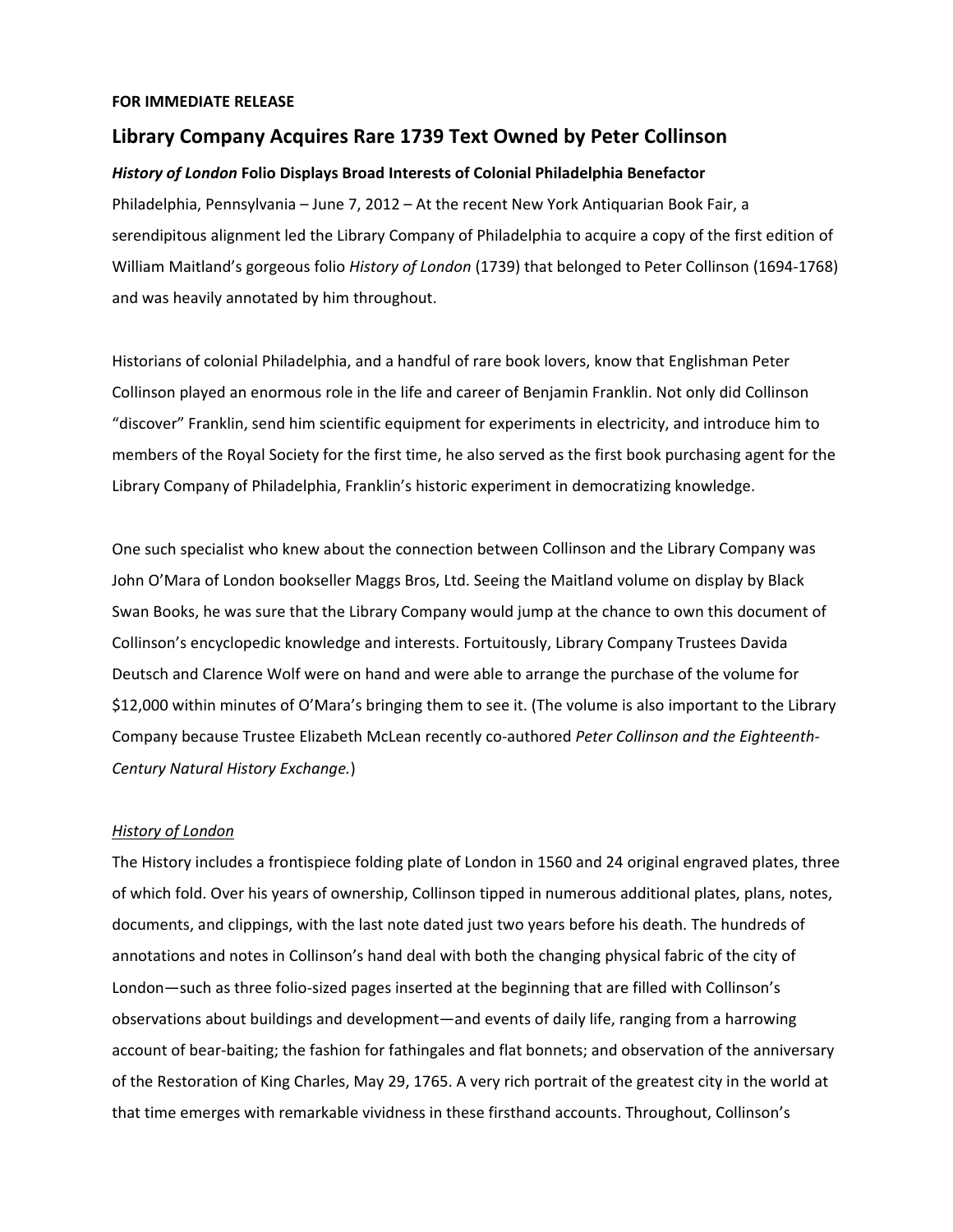additions reflect the inquiring and engaging mind of an 18th-century gentleman of the Enlightenment who corresponded with notable scientists in London and abroad.

While Collinson was in the habit of thoroughly annotating the books he read, he seems to have intended this book for posterity. In one such note—dated October 7, 1757, and signed "Peter Collinson, FRS" or Fellow of the Royal Society—Collinson expressed the hope that "evidences of my Love & Long Experience on planting and Gardening etc. etc will remain for Ages by the Great Quantity of Seeds I for many years Imported from Pennsylvania & Virginia without any profit or advantage, but only to Oblige my Numerous Friends, amongst the Nobility & Gentry & to improve my Country."

#### Peter Collinson and Colonial Philadelphia

Collinson was introduced to the Library Company through the scrivener‐naturalist Joseph Breintnall, who served as the Library's first Secretary. As a result, Collinson donated copies of Isaac Newton's *Principia* and Philip Miller's *Gardeners Dictionary* to the Library in 1732. In his capacity as agent for the Library Company in London, Collinson sent information about "curious facts relative to electricity" along with a tube for experiments. This gift sparked Franklin's interest in electricity and led to the series of letters that were later published under Collinson's supervision as *Experiments and Observations on Electricity.* Bernard Cohen, in his book *Benjamin Franklin's Experiments*, remarked that "Collinson [was] the most important single person in Franklin's career."

Joseph Breintnall also encouraged Collinson to pursue a correspondence with John Bartram, who would famously found Bartram's Garden, America's oldest living botanical preserve. Collinson encouraged the shareholders of the Library Company to make Bartram a member free of charge as it would "reflect a great honour on the Society for taking Notice of a Deserving man who has not that Effluence of Fortune to be a subscriber But who has a great Genius which may be greatly improved by having a free Access to the Library." In packages of books sent to the Library Company, Collinson enclosed packets of European seeds and botanical books intended for Bartram.

## Library Company of Philadelphia

The Library Company of Philadelphia is an independent research library specializing in American history and culture from the 17th through the 19th centuries. Founded in 1731 by Benjamin Franklin, the Library Company is America's oldest cultural institution and served as the Library of Congress from the Revolutionary War to 1800. The Library Company was the largest public library in America until the Civil War and includes the extensive personal libraries of prominent early American bibliophiles such as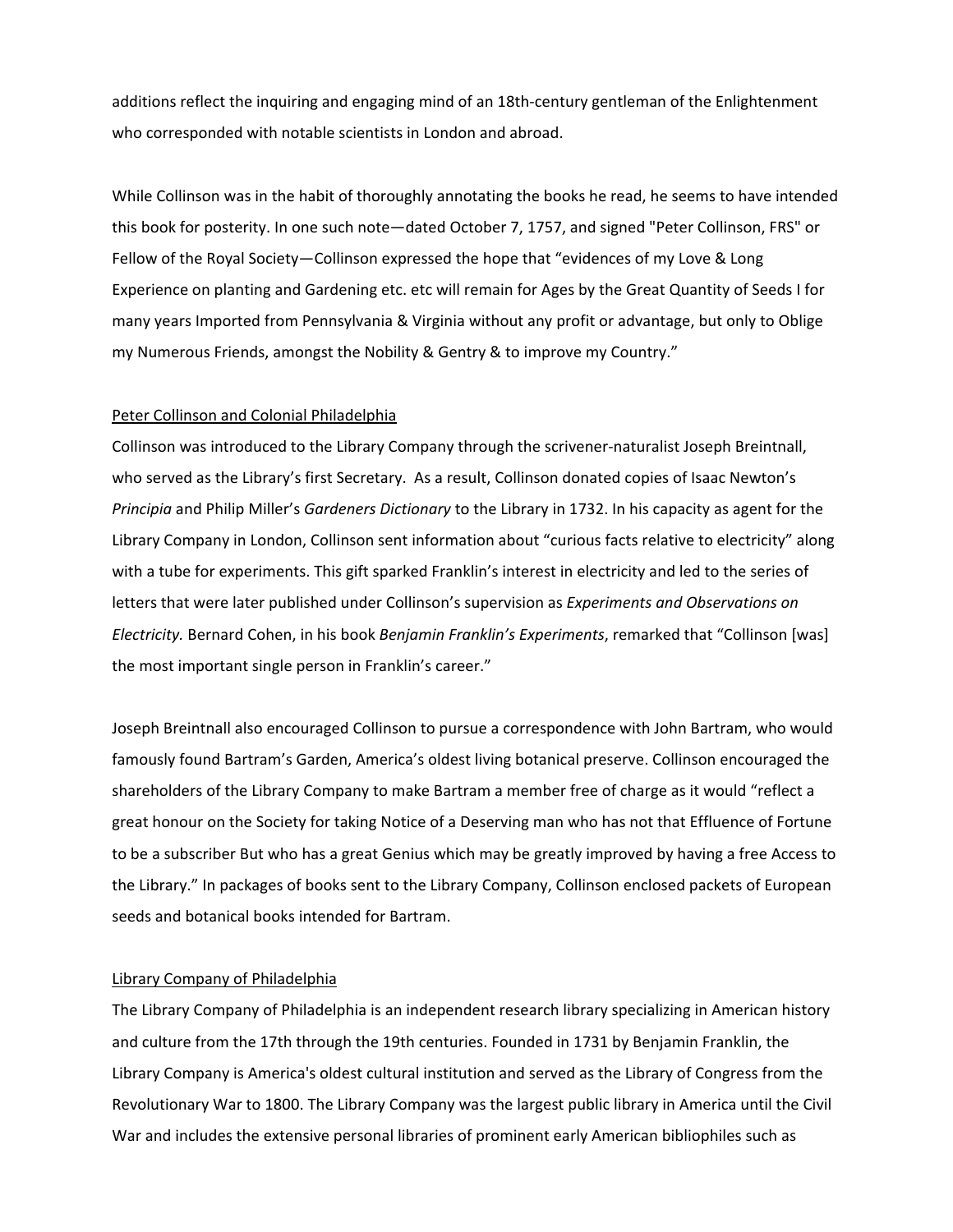James Logan. Open to the public free of charge, the Library Company houses an extensive collection of rare books, manuscripts, broadsides, ephemera, prints, photographs, and works of art, and the second largest holding of early American imprints. Particular strengths of the collection include economic history, women's history, African American history, history of medicine, history of philanthropy, and visual culture. To find out more, please visit www.librarycompany.org.

Contact: James Green Librarian jgreen@librarycompany.org (215)546‐3181

###



"The Lord Mayor's House." Annotated plate opposite p. 460, in Peter Collinson's copy of William Maitland, *History of London* (London, 1739).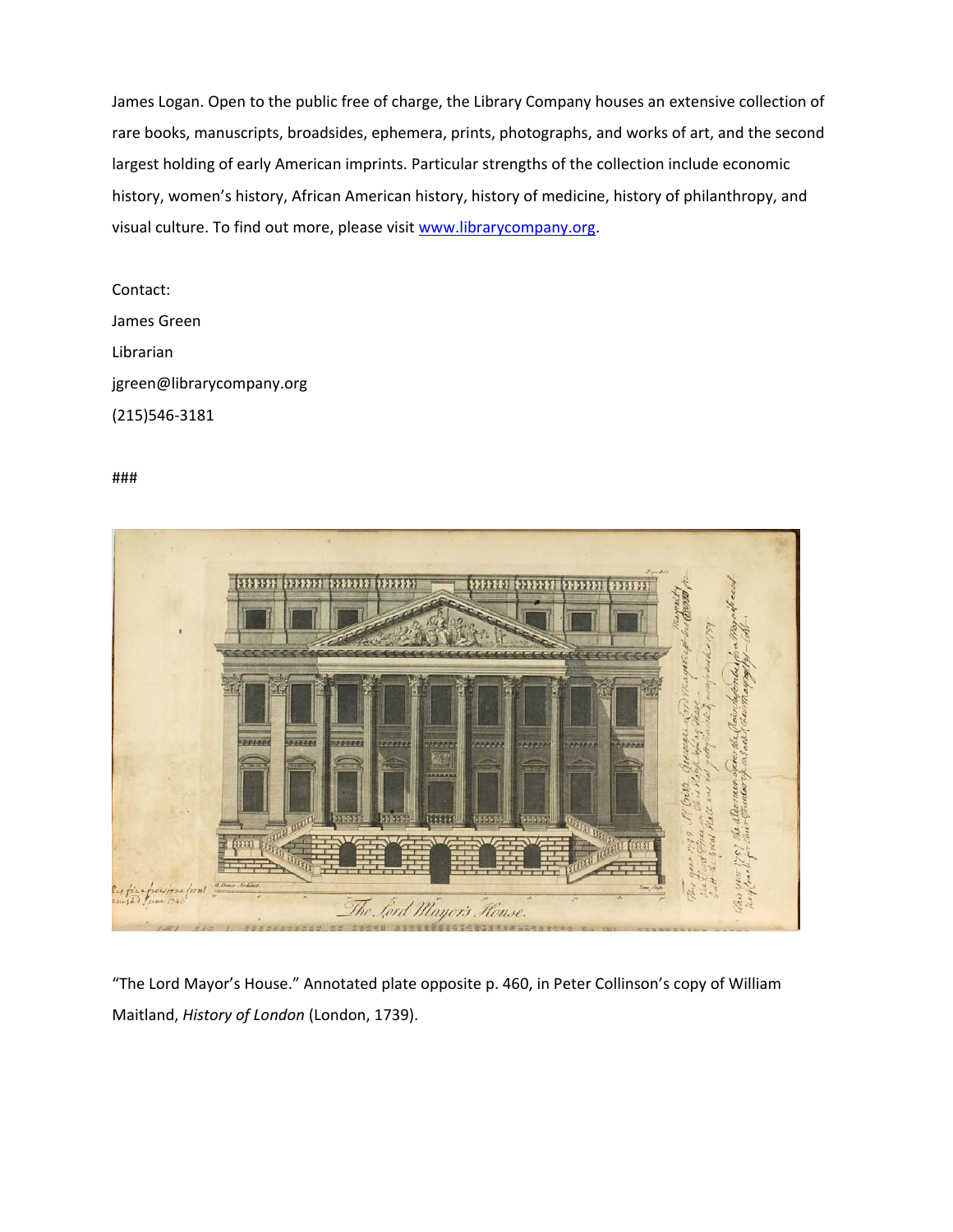litty W In the Roome of Phis light the Street is intarged morelle as wroo again **BISHOPS-GATE.** From the Comer Mountaine to the former of Camomic Street both theets dung also gually nlag A Houles  $k$ 2200 Mahera  $\overline{0}$ party.  $64$ Finished Clus year being Chatesoers the horse of Houses yardee tti alarge g palled this modern Gall banan in 1733: Vhim the trees ahod the pleasastest Dellings pulled down anna 1760 m&onoon,

"Bishops‐Gate." Annotated illustration on p. 15, in Peter Collinson's copy of William Maitland, *History of London* (London, 1739).